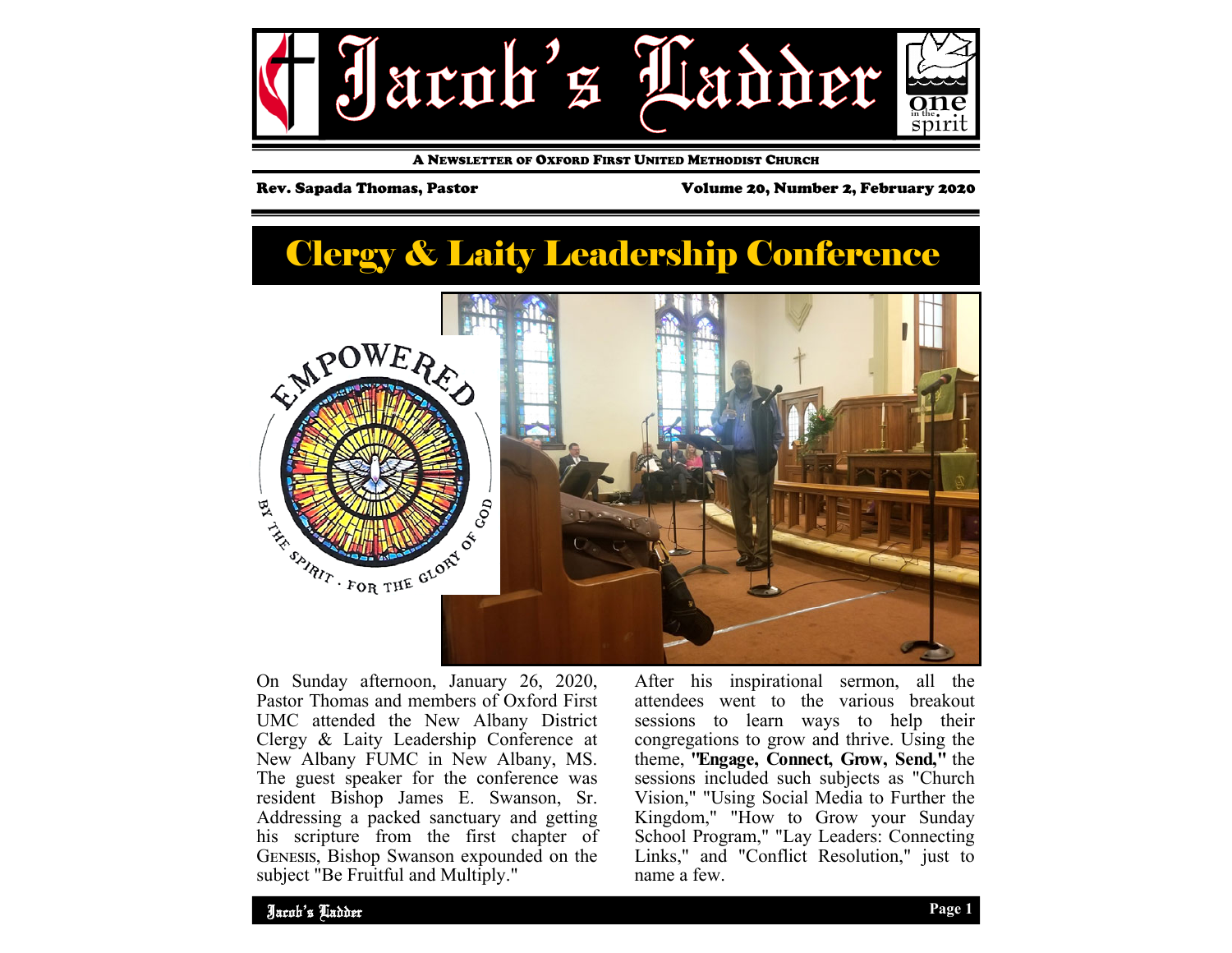

"Apply your heart to instruction and your ears to words of knowledge." —PROVERBS 23:12

**Discipleship** is teaching biblical precepts, while modeling and guiding others toward living righteously as followers of Jesus Christ. This should be a cyclical process meaning once we are discipled, we are to disciple others, and so on. One of the most important characteristics of being a disciple (a student or pupil), is to develop an intimate relationship with God through Christ rather than just learning about Him. Discipleship equips the Christian with God's Word, prayer, doctrine, worship, encouragement, and service.

God has lead Oxford First to envision an Intentional Discipleship Plan to help our member have goals for becoming a disciple in their personal lives. It is may prayer that we will live out Authentic Worship, Generosity, Community/Outreach and Spiritual Practices to help us become closer to God through "applying our hearts to instruction and years to words of knowledge" as we sit at the feet of Jesus.

|                                                                                                                  |                                                                                                                                       | Oxford First United Methodist Church Discipleship System                                                                                                               |                                                              |                                                                                                                                                                                                                                                                                         |
|------------------------------------------------------------------------------------------------------------------|---------------------------------------------------------------------------------------------------------------------------------------|------------------------------------------------------------------------------------------------------------------------------------------------------------------------|--------------------------------------------------------------|-----------------------------------------------------------------------------------------------------------------------------------------------------------------------------------------------------------------------------------------------------------------------------------------|
|                                                                                                                  |                                                                                                                                       | "Brothers and sisters, I do not consider myself yet to have taken hold of it. But this one thing I do:                                                                 |                                                              |                                                                                                                                                                                                                                                                                         |
| Forgetting what is behind and straining toward what is ahead, I press toward the goal to win the prize for which |                                                                                                                                       |                                                                                                                                                                        |                                                              |                                                                                                                                                                                                                                                                                         |
|                                                                                                                  |                                                                                                                                       | Philippians 3: 13-14 NIV                                                                                                                                               |                                                              |                                                                                                                                                                                                                                                                                         |
|                                                                                                                  |                                                                                                                                       | <b>Church Vision:</b>                                                                                                                                                  |                                                              |                                                                                                                                                                                                                                                                                         |
|                                                                                                                  | <b>Regenerating Passion, Reaching People, Renewing Purpose</b>                                                                        |                                                                                                                                                                        |                                                              |                                                                                                                                                                                                                                                                                         |
|                                                                                                                  | Searching                                                                                                                             | Beginning                                                                                                                                                              | Growing                                                      | Maturing                                                                                                                                                                                                                                                                                |
| <b>Authentic Worship</b>                                                                                         | Attending worship sporatically                                                                                                        | Begin to worship regulary and<br>becoming more aware of God each day                                                                                                   | in worship                                                   | Continuing to regularly attend Honor and worship God everyday in<br>worship and begin participating work and leisure time; inviting others to<br>worship as well                                                                                                                        |
| Generosity                                                                                                       | talents, and tithes                                                                                                                   | possessions                                                                                                                                                            | various ministries of the church your family, and church     | Getting an understanding about Prioritize and develop ways to be a Start tithing my resources, time Becoming active and passionate about<br>what it means to give your time, good stewart of your personal time and and talents to God through giving time, talents, and tithes to God, |
| <b>Community/Outreach</b>                                                                                        | Understand the love, grace and Start exploring<br>mercy God has for all creation opportunities the<br>Scriptures, and self-reflection | the<br>church<br>marginalized                                                                                                                                          | different Intentionally<br>others                            | seeking Actively engage with church and<br>and/or opportunities to share God's community ministries to offer Christ-<br>thorugh prayer, searching the community offers to reach out to the love, grace, and mercy with like services to individuals locally and<br>abroad.              |
| <b>Spiritual Practices</b>                                                                                       | people                                                                                                                                | Feeling a need to have a closer Attending weekly Bible Studies and<br>relationship with God and God's Sunday School to develop and interest<br>for God's Word and ways | getting a better understanding the<br>of spiritual practices | Begin to pray and read the Intentionally develop and carve out<br>Scriptures once a day; while different times of the week to pray, read<br>Scriptures<br>while<br>actively<br>particpating in Holy Communion                                                                           |
| Developed 10/18/2018                                                                                             |                                                                                                                                       |                                                                                                                                                                        |                                                              |                                                                                                                                                                                                                                                                                         |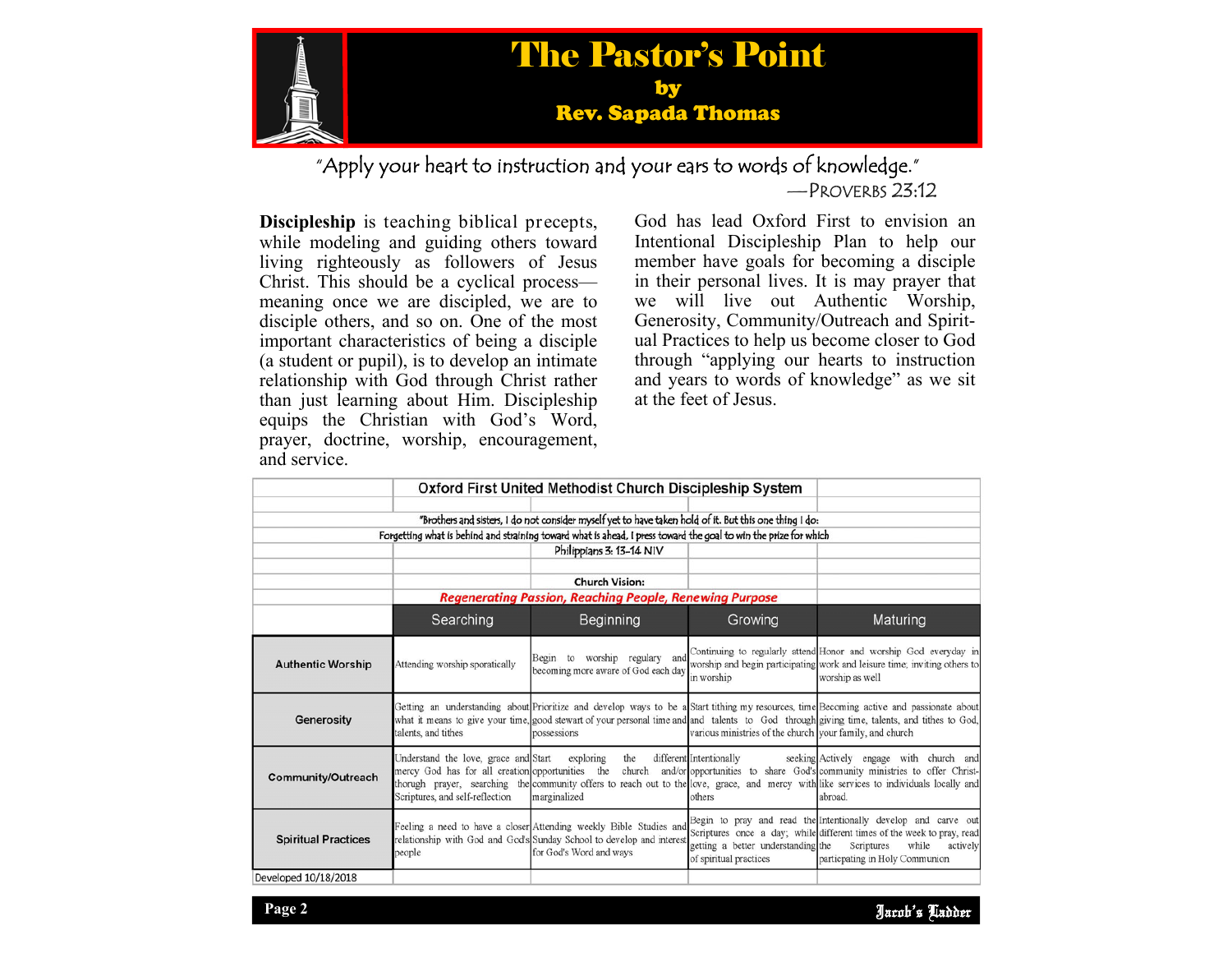## **A Musician At Last!**



*Hallelujah!* Oxford First UMC now has a new musician. Pictured above with Pastor Thomas is our new musician, Eddie Goliday, his wife Marketta Goliday, and his son, Eddie D. Goliday III (Tre). Thank God for this wonderful blessing.

## **Lay Servant School**

New Albany District Lay Servant School will be Saturday, February 22, 2020 at New Albany First United Methodist Church. Registration for this event opened December 1, 2019. If you would like to become a Certified Lay Servant or renew your Certification, please get a form from the ushers and fill it out.

### **Board of Trustees Meeting Scheduled**

The Oxford First UMC Board of Trustees will meet on Wednesday, February 12, 2020 at our Hammitt Hill location at 10 County Road 181. All Trustees are asked to attend as important decisions for the new church need to be made.

# **Installation of Leaders of the Church**



Oxford First UMC recently installed and recognized all officers of the church for 2020. Everyone happily accepted their positions and were eager to begin their ministries.